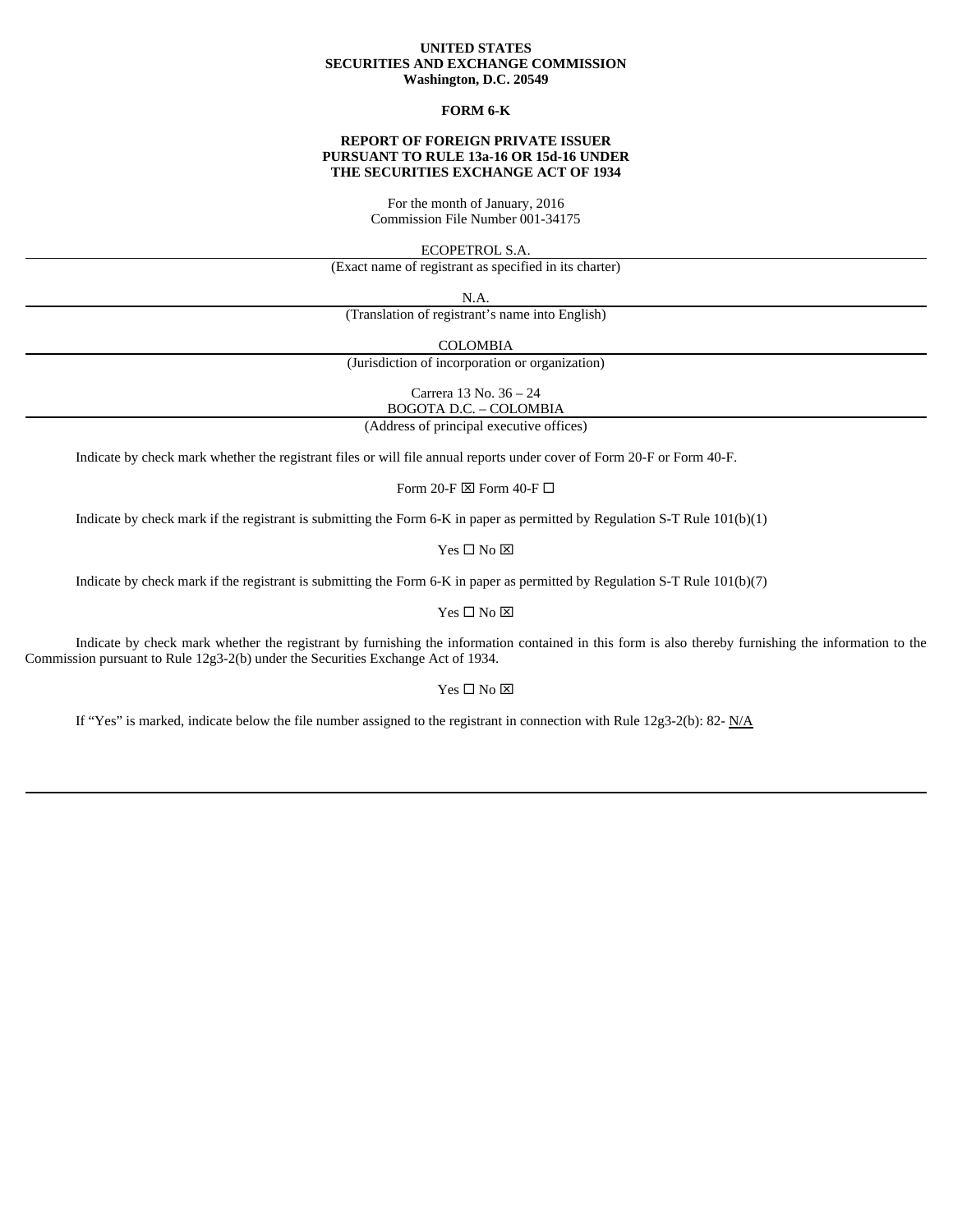### **The Board of Directors of Ecopetrol S.A. approves the sale of all of its shares in the company Polipropileno del Caribe S.A.**

Ecopetrol S.A. (BVC: ECOPETROL; NYSE: EC; TSX: ECP) informs that yesterday, as part of its divestment plan, its Board of Directors approved proceeding with the process of selling 100% of its shares in the company Polipropileno del Caribe S.A. This decision is aligned with Ecopetrol's new strategy and the proceeds of the sale will be used to strengthen the exploration and production businesses, which are the focus of the company.

This sale process will proceed in accordance with Law 226 of 1995, which requires Ecopetrol S.A. to apply for and obtain the approval of the National Government of Colombia.

## **Bogota, January 28th, 2016**

*Ecopetrol is the largest company in Colombia and is an integrated oil & gas company; it is among the top 50 oil companies in the world and among the four top ones in Latin America. Besides Colombia - where it generates over 60% of the national production - it has exploration and production activities in Brazil, Peru & the US (Gulf of Mexico). Ecopetrol owns the largest refinery in Colombia and most of the pipeline and multi-product pipeline network in the country, and is significantly increasing its participation in bio-fuels.*

*This release contains statements that may be considered forward looking statements within the meaning of Section 27A of the U.S. Securities Act of 1933 and Section 21E of the U.S. Securities Exchange Act of 1934. All forward-looking statements, whether made in this release or in future filings or press releases or orally, address matters that involve risks and uncertainties, including in respect of the Company's prospects for growth and its ongoing access to capital to fund the Company's business plan, among others. Consequently, changes in the following factors, among others, could cause actual results to differ materially from those included in the forward-looking statements: market prices of oil & gas, our exploration and production activities, market conditions, applicable regulations, the exchange rate, the Company's competitiveness and the performance of Colombia's economy and industry, to mention a few. We do not intend, and do not assume any obligation to update these forward-looking statements.*

**For further information, please contact:** 

-----------------------------------------

**Head of Corporate Finance and Investor Relations** María Catalina Escobar Phone: (+571) 234 5190 E-mail: investors@ecopetrol.com.co

**Media Relations (Colombia)**  Jorge Mauricio Tellez Phone: + 571-234-4329 e-mail: mauricio.tellez@ecopetrol.com.co